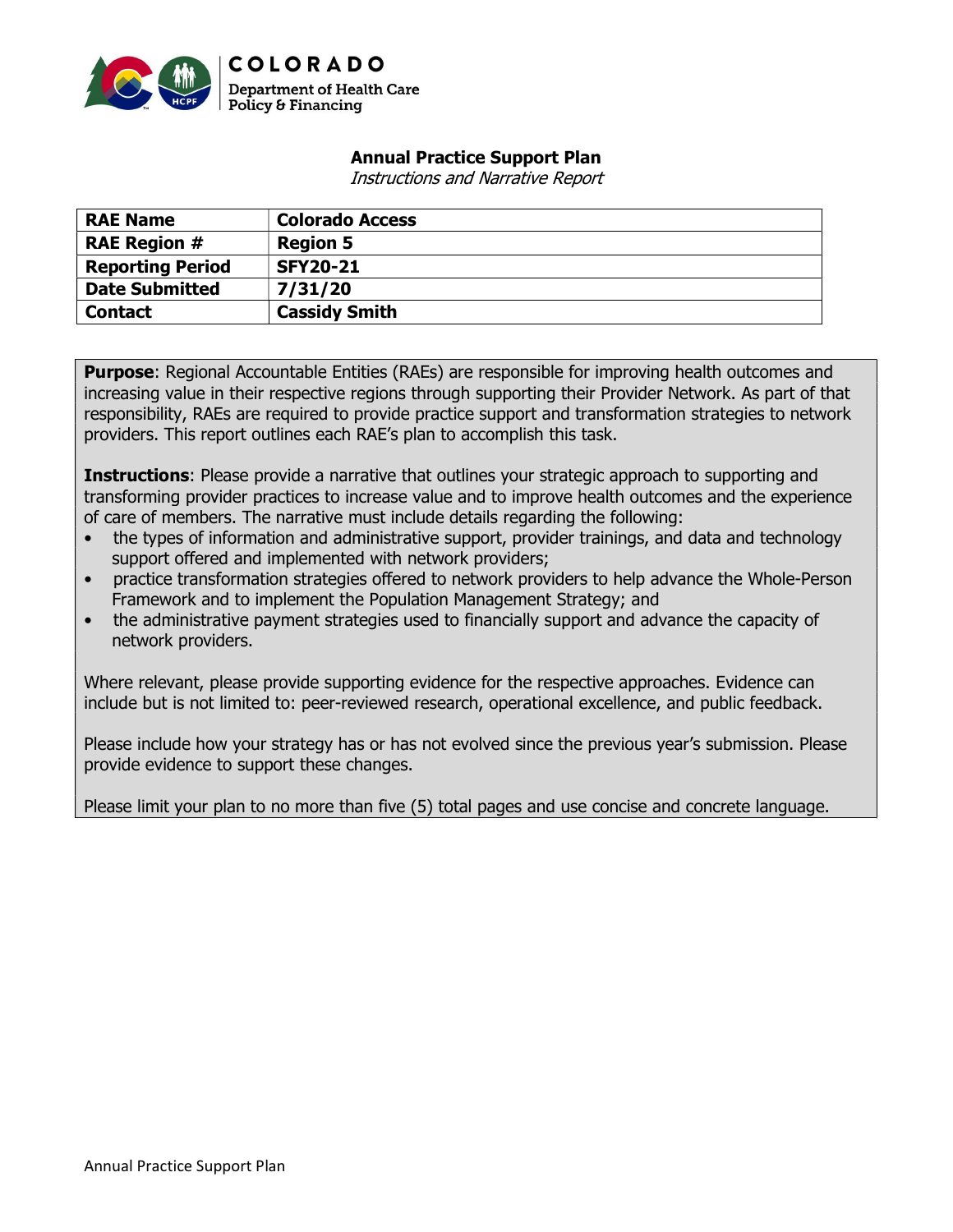

## Practice Support Plan Narrative

**Instructions:** Please provide a narrative that outlines your strategic approach to supporting and transforming provider practices to increase value and to improve health outcomes and the experience of care of members. This narrative must include the details outlined above.

INFORMATION, ADMINISTRATIVE SUPPORT, AND COMMUNICATION: Improve the quality and effectiveness of relationships with providers by maintaining high levels of contact and developing new and iterative tactics for enhancing Medicaid understanding and driving patient outcomes. Improve provider understanding of alignment and efficiencies across Medicaid and other evolving payment models.

With more than 14,000 provider support interactions annually, the Colorado Access (COA) provider relations team is continually supporting the provider network by delivering high touch, personalized customer service through multiple modalities (telephonic, email, in-person, virtual). In response to the COVID-19 pandemic, Colorado Access expanded use of webinars and virtual meetings with providers. For SFY 2020/21, COA will continue to build upon these relationships to further enhance provider familiarity with, and effectiveness in, delivering services to Health First Colorado members. Communication and training strategies will incorporate lessons learned and feedback from providers during the COVID-19 emergency and will continue to include modalities such as the use of virtual meetings and support, timely newsletter distribution, individually tailored practice support, and enhancements to COA's provider portal and company website to allow providers the ability to self-help when appropriate.

#### Training and Information Sharing

For SFY 2020/21, COA will continue distributing its monthly informational newsletter to the entire network, for a total of 12 newsletters. Each edition will include timely Medicaid information related to policy, programming, and operations. In addition, COA will distribute ad hoc informational newsletters as situations dictate—for example, if COVID-19 requires further updates due to operational changes. COA will convene at least two (2) provider forums and will aim to hold one per quarter, for a total of four (again, depending on the arc of COVID-19). COA will distribute invitations to its entire primary and behavioral health network, with a goal of engaging with at least 50 providers per forum. COA will plan agendas for each forum based on feedback from providers and policy/operational imperatives that are passed down from the Department. In order to more effectively channel training efforts, Colorado Access will launch a new training platform during SFY 2020/21 which will allow COA to target trainings to providers who have not yet received them. This tool will also monitor training rates on important topic areas. Colorado Access will use data from claims, prior authorization requests, customer service calls, and grievances to proactively target provider education and support.

### Web Site and Provider Portal

During SFY 2019/20, COA enhanced its Provider Portal to include information on COVID-19 risk factors, as related to each provider's ACC panel. For SFY 2020/21, COA will continue to seek areas of opportunity for further enhancement to the Provider Portal and work to include information pertinent to priority populations as outlined in the RAE contracts. COA will build upon successful enhancements to the Provider Portal with the aim of empowering providers to quickly and securely gain access to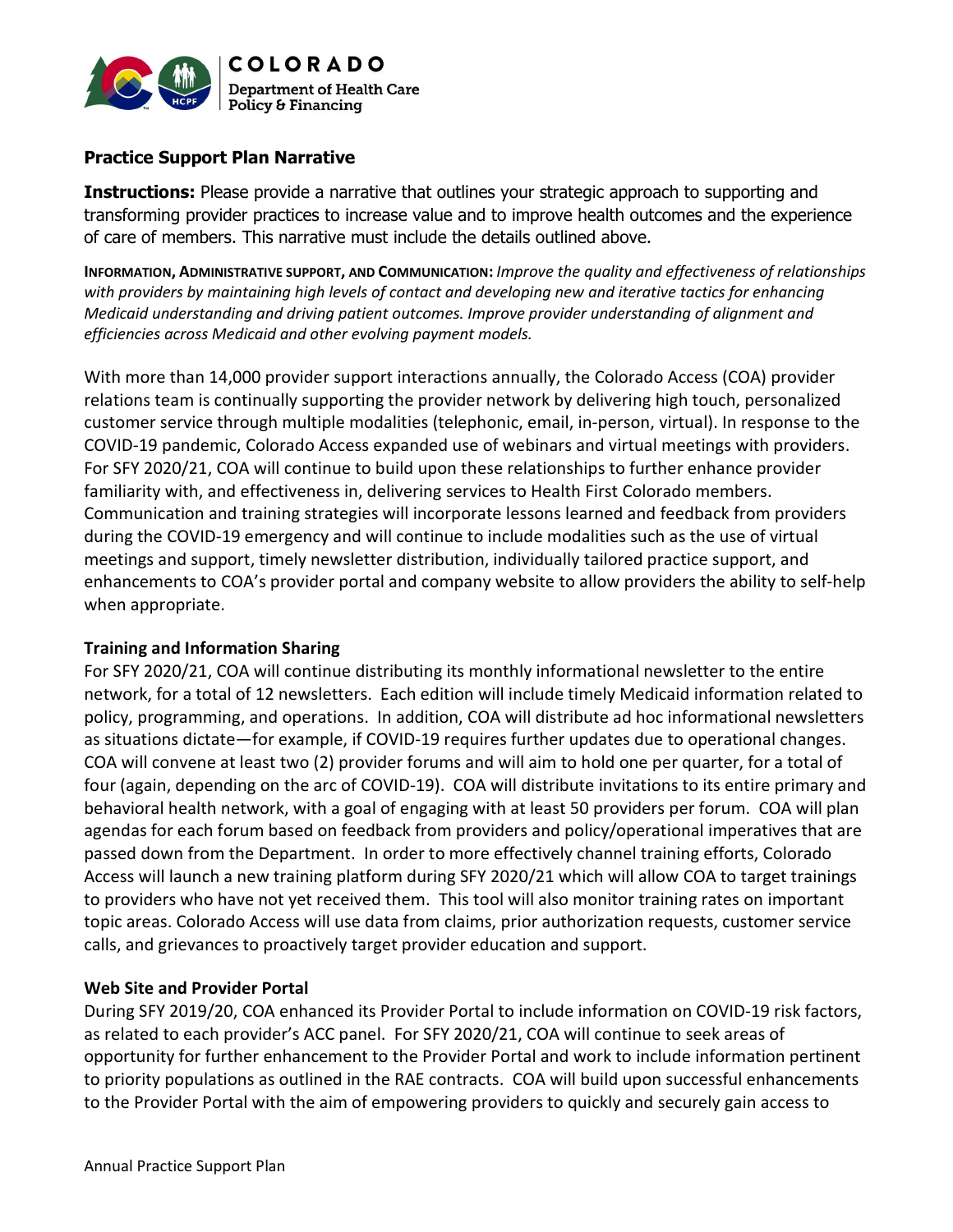

**COLORADO Department of Health Care** Policy & Financing

reporting, informational materials, and other important resources. By enhancing self-help functionalities, COA provider relations staff will be able to channel further effort toward proactive initiatives and high-impact provider touches.

Colorado Access improved the provider section of the Colorado Access website in order to make it easier for providers to find and utilize provider resources and supports. COA maintains a provider manual and other important provider information online. To improve its utility, COA updated the user interface of the site to make it easier to navigate. For SFY 2020/21, COA will be making updates to website tools including authorization requirements, eligibility and claims lookups, complaint and appeals information and dispute resolution mechanisms.

# Practice Support

Throughout SFY 2019/20, Colorado Access's Practice Support team coached practices to advance Accountable Care Collaborative programs in order to improve provider satisfaction and member care. COA worked closely to align efforts with groups like Colorado Regional Health Information Organization (CORHIO) and Pediatric Care Network (PCN) on both key performance indicators (KPIs) and the Alternative Payment Models (APM). The alignment with these groups alleviated provider burden as Colorado Access held joint meetings, aligned messaging and worked together to serve as one united support team to providers. For SFY 2020/21, COA will continue to convene these partnerships, with the aim of further building communication platforms that align ACC performance expectations with the data that providers have access to and the supports they receive from COA. During SFY 2019/20, Colorado Access had 188 unique meetings with providers related to APM work. Of these 188 visits, 70 of them were conducted jointly with PCN, CORHIO, Colorado Children's Healthcare Access Program (CCHAP) and/or other Regional Accountable Entity (RAE) representatives. COA will aim to meet those numbers during SFY 2020/21 and will solicit consistent feedback from providers on how to best make data accessible, understandable, and actionable.

In order to ensure Colorado Access is meeting the needs of the contracted network, Colorado Access conducts a series of provider surveys throughout the year. These surveys assess the level of satisfaction providers have with provider supports and Colorado Access utilizes responses to gauge additional educational and training needs of providers. This ongoing feedback loop helps continually improve provider education, training and communication supports over time and increases provider satisfaction; and will continue throughout SFY 2020/21.

## DATA SYSTEMS AND TECHNOLOGY SUPPORT: Support providers in data systems and IT and health technology needs, identify and understand the data needs of providers. Create a process for data requests and interpretation support.

Much work has gone into the data reporting available through the Colorado Access provider portal. COA has added the Department's COVID-19 risk level (cumulative) to the original Provider Enhanced Payer Report (PEPR) to indicate which members attributed to a contracted entity have greater risks associated should they contract the virus. As a result, the entire network now has access to this information to help prioritize member outreach and ensure those at highest risk are connected to their medical home. Further, Colorado Access can produce member level detail of this COVID-19 risk data for those providers that have capacity to outreach their populations during this time. To date, these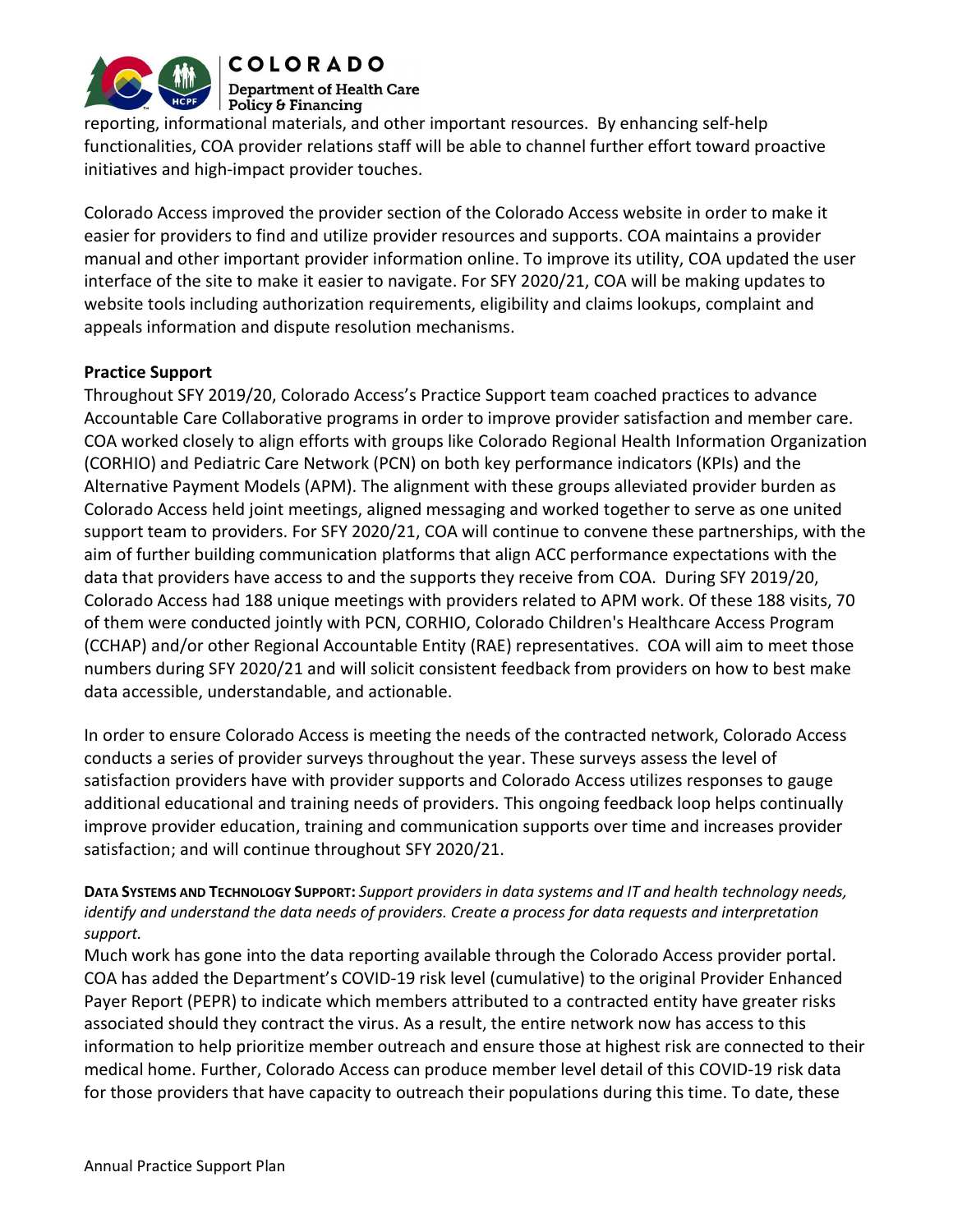

**COLORADO Department of Health Care** Policy & Financing

files have been shared with more than 60 practices sites, which improved their ability to be data driven in a pandemic, while also keeping members engaged in needed care. For SFY 2020/21, COA will continue to enhance data reporting via the Provider Portal and PEPR reports. Work will center on including data pertinent to priority populations, as identified by the Department, in conjunction with COA's Population Health and Health Strategies teams.

Beyond COVID-19, Colorado Access established a summary-level report to quickly visualize status of wellness and dental-related KPIs. The report shows provider site-specific KPI rates, as well as the whole region's current KPI rate, in relation to their RAE's Tier 1 and Tier 2 goals for the given KPI. This report also includes the calculated minimum number of additional qualifying claims required for a provider to reach Tier 1 or Tier 2 for the given KPIs. It is noteworthy that for this report, Colorado Access is using internal calculations (based on the Department's KPI methodology document) to produce KPI rates that follow only a two-month lag. This was in response to the continued provider demand for KPI metrics to be in real-time for performance improvement interventions to be better implemented, while accounting for some claims runout. Moving into the next fiscal year, Colorado Access will build upon this success to further enhance provider data to include stratified sub-populations for provider targeted outreach such as diabetes, members released from Department of Corrections, high-risk maternity and those at risk for COVID-19.

## PROVIDER TRAINING: Develop provider-centered content for each training topic required by the RAE contract and expand diversity in training modality.

Colorado Access's Provider Relations team will continue to update and deliver provider trainings that support regional health strategy initiatives, KPIs, and other RAE programs. Near the end of SFY 2019/20, COA launched a new online training system to provide on-demand interactive trainings to providers while allowing for better tracking and reporting. The trainings accommodate in-learning questions, scoring, and certificates of completion. The system also allows Colorado Access to monitor which providers have started, completed or not taken the trainings to better target providers who need follow up or further education. COA will use the platform to better understand training that is selected by providers, which will further guide future topics for inclusion in the tool.

In March 2020, Colorado Access organized a telehealth training that was made available to all physical and behavioral health providers across the network. This training focused on the quick changes Colorado Access made in expanding the code set that could be billed by telehealth, as well as how to document correctly to ensure quick payment. The training was attended by more than 200 participants. Due to the heavy interest in telehealth and the success of the initial training, Colorado Access will continue to evolve this strategy to ensure providers are investing in telehealth infrastructure that can exist beyond COVID-19.

As part of the Colorado Access commitment to expand educational opportunities for providers, and in response to the rapidly changing COVID-19 landscape, the practice support team launched provider resource groups in April 2020. These groups offer a peer-to-peer learning environment, in hour-long sessions, with a focus on issues providers are facing in their daily practice. Webinars are built around presentations from two to three providers or outside experts around a specific topic, followed by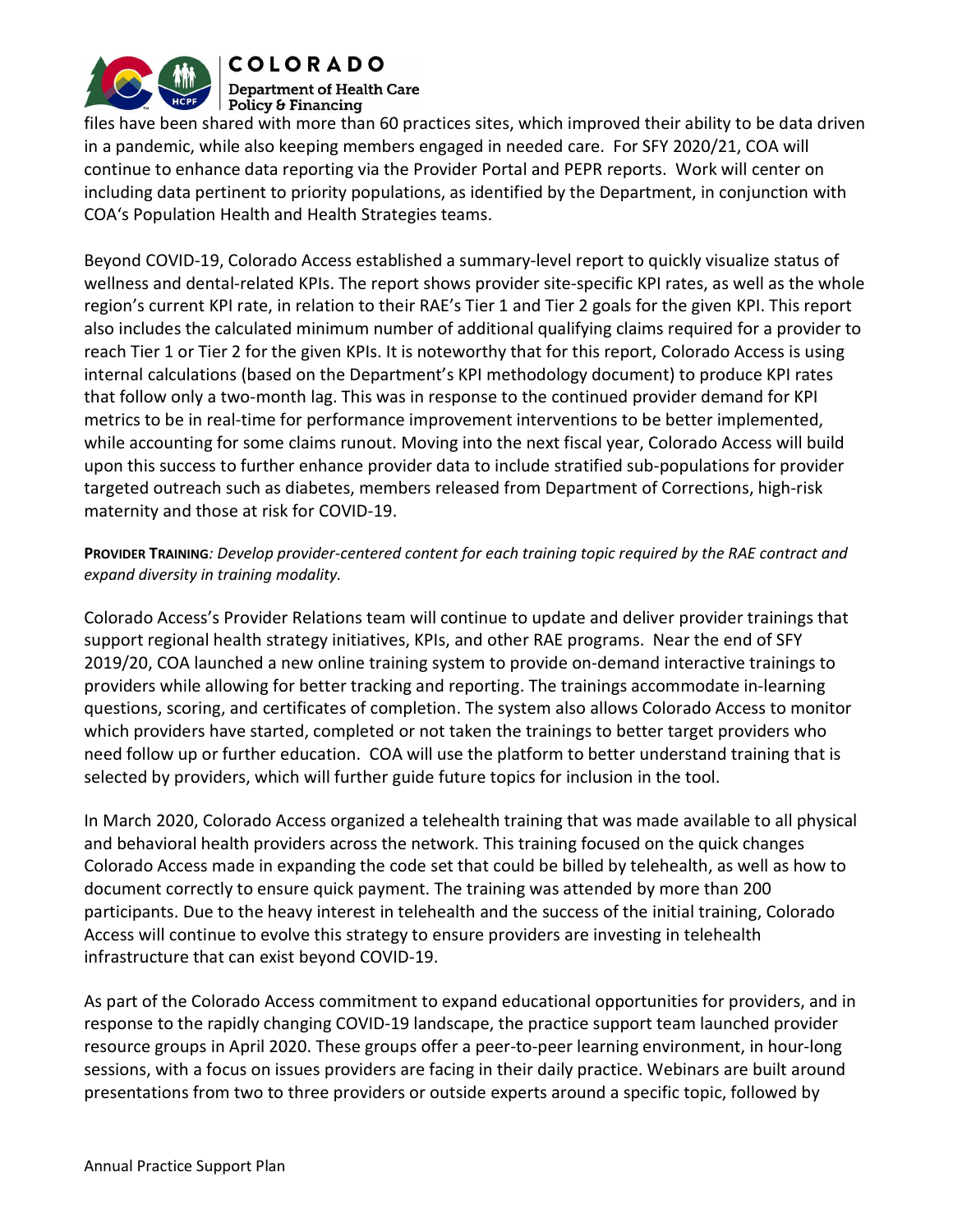

**COLORADO Department of Health Care** 

Policy & Financing discussion. Four topics were explored in the months of April and May: Small Business Funding Opportunities During COVID-19, Maximizing Telehealth Services, Outreach Strategies to Message Patients About Needed Care, and Data Sources to Help Prioritize Patients. Attendance ranged from seven to 22 participants at each event, with 30 unique practices participating over the four events, and response from providers was extremely positive. Colorado Access will continue with this support for SFY 2020/21, with plans to hold at least four (quarterly) support groups, with topics identified through input and feedback from providers.

PRACTICE SUPPORT: The practice support strategies it will offer to help practices progress along the Framework for Integration of Whole-Person Care.

Throughout SFY 2020/21, the practice support team at Colorado Access will continue to implement a flexible telehealth model. Colorado Access is skilled in rolling out fully integrated, in-person telehealth platforms, as well as leveraging the Virtual Care Collaboration and Integration (VCCI) program where behavioral is delivered virtually. Due to the strong collaboration between practice support and VCCI teams, the VCCI program saw an increase of 38.5% in utilization for curbside consultations with providers and direct care services, and COA expects to increase this utilization during the coming fiscal year. For SFY2020/21, Practice Support will continue to collaborate with the VCCI team to help the VCCI program reach its targeted goal of increasing the number of total discrete services it provides by 20%. In addition, the VCCI Program is targeting January 2021 to begin offering an eConsult component to its VCCI program. This modality of telehealth will allow VCCI's participating practices to communicate directly with psychiatrists and clinicians through a web-based platform for behavioral health consultation and guidance.

Colorado Access will continue to work on increasing availability of integrated care services for members through the encounter rate program which pays a fixed rate for a set of codes that are not usually billable. When comparing July 2018 to February 2019 and July 2019 to February 2020, Region 5 paid claims increased from 733 to 788. This increase in both in-person and virtual programs reflects improved access and utilization of integrated care and effectively delivers on the mission of the RAE to move practices along the framework of whole-person care—and indicates an opportunity to continue this practice. COA will evaluate the encounter rate program within context of new Value Base Payment (VBP) methodologies to identify ways to best enhance the efficacy of both.

By leveraging strong relationships and previous success in workflow implementation, the practice support team was able to assist providers who had no telehealth experience migrate from an in-person model of care to a virtual platform with the onset of COVID-19. This work will continue, as appropriate, and the practice support team will work with behavioral health and medical providers to implement sustainable and efficient telehealth workflows to support members through this challenging time, while also leveraging the VCCI program to fill gaps when needed. Moreover, COA found success in utilizing member-level COVID-19 risk data in order to assist providers in creating outreach campaigns to their patients. This helped providers outreach members, specifically those with chronic health care conditions. Practice facilitators educated providers on identifying individuals with a mental health diagnosis and promoted the VCCI model for behavioral health care in the primary care setting. This work will continue in SFY 2020/21, with an eye on expanding to incorporate priority populations, as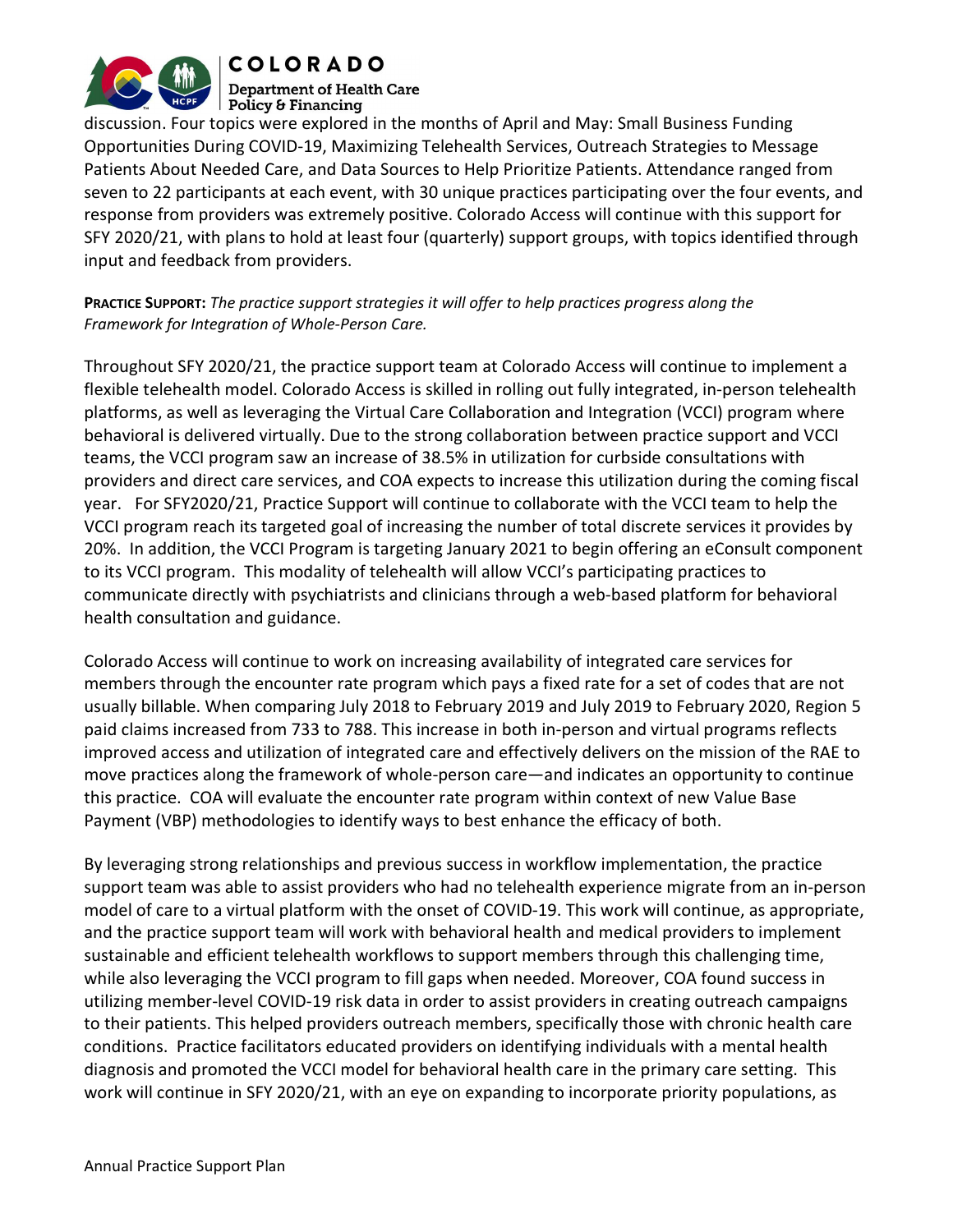

Lastly, the team has been selected as a practice transformation organization through the Innovation Support Program (ISP) offered through the University of Colorado. The first phase of this program focused on assessing appropriate services for telehealth in their practice and map workflows for providing, supporting and documenting those services. The next phase of the program, beginning in SFY 2020/21, will move through a series of quality improvement building blocks in order to achieve certain clinical quality measures that include: BMI Screening and follow up plan, initiation and engagement of Alcohol and Other Drug Dependence Treatment, and diabetes support. COA will coach practices in achieving progress in the defined areas of leadership, data driven QI, empanelment, teambased care, patient and family engagement, population management, continuity of care and access, comprehensiveness and care coordination, and value based contracting. Please note that while work will begin, in earnest, for all the defined coaching areas, all will not be fully achieved during SFY 2020/21, and work will continue beyond.

ADMINISTRATIVE PAYMENT : Increase the number of practices able to be successful under alternative/value based payment Medicaid models.

Colorado Access has worked to evolve the administrative payment to ACC Primary Care Medical Providers (PCMPs) from a flat per-member-per-month (PMPM) capitation model into a value-based payment capitation model that rewards providers for engaging a larger proportion of their attributed patient panel and adhering to their contract with the RAE. The new model incentivizes providers to perform well in the Department's primary care APM program and engage more intensively with members that have complex health care needs. A provider's new capitation rate is dependent on each of their practices' ability to meet the criteria. When Colorado Access first modeled how incorporating these elements would impact payments, Colorado Access saw that the new PMPM payment ranged from \$2 to \$7.25, with 63% of sites earning at the lower end between \$2-\$3 PMPM (representing 44% of attributed members), 27% of sites earning at the higher end between \$5.85-\$7.15 (49% of attributed members), and the remaining 9% of providers falling in the middle (\$3.25-\$5.65 PMPM) for the other 7% of members. As hoped, low-performing practices will see a reduction in their previous capitation rate and high-performing practices will likely see a capitation rate increase. Per recent feedback from the Department, Colorado Access will be adjusting the model to pay capitation only for utilizing members, defined as those that have engaged with the Medicaid health care system in the past 18 months. The components of the model were selected to reward efforts to increase member access to care, to ensure that providers provide services consistent with contractual PCMP requirements, to align with the Department's payment reform initiatives, and to reward providers for their successes in engaging members that require complex care.

To operationalize this new model and push providers toward value-based payment and improved member health outcomes, Colorado Access will launch two complementary data visualization tools: Provider Performance Dashboard (offers high-level view of all network providers) and the Provider Performance Scorecard (provider-specific, in-depth view). In establishing these novel tools, Colorado Access will more effectively measure and report clinical performance, helping promote performance improvement with providers in prioritized areas. These two tools will launch in early August 2020.